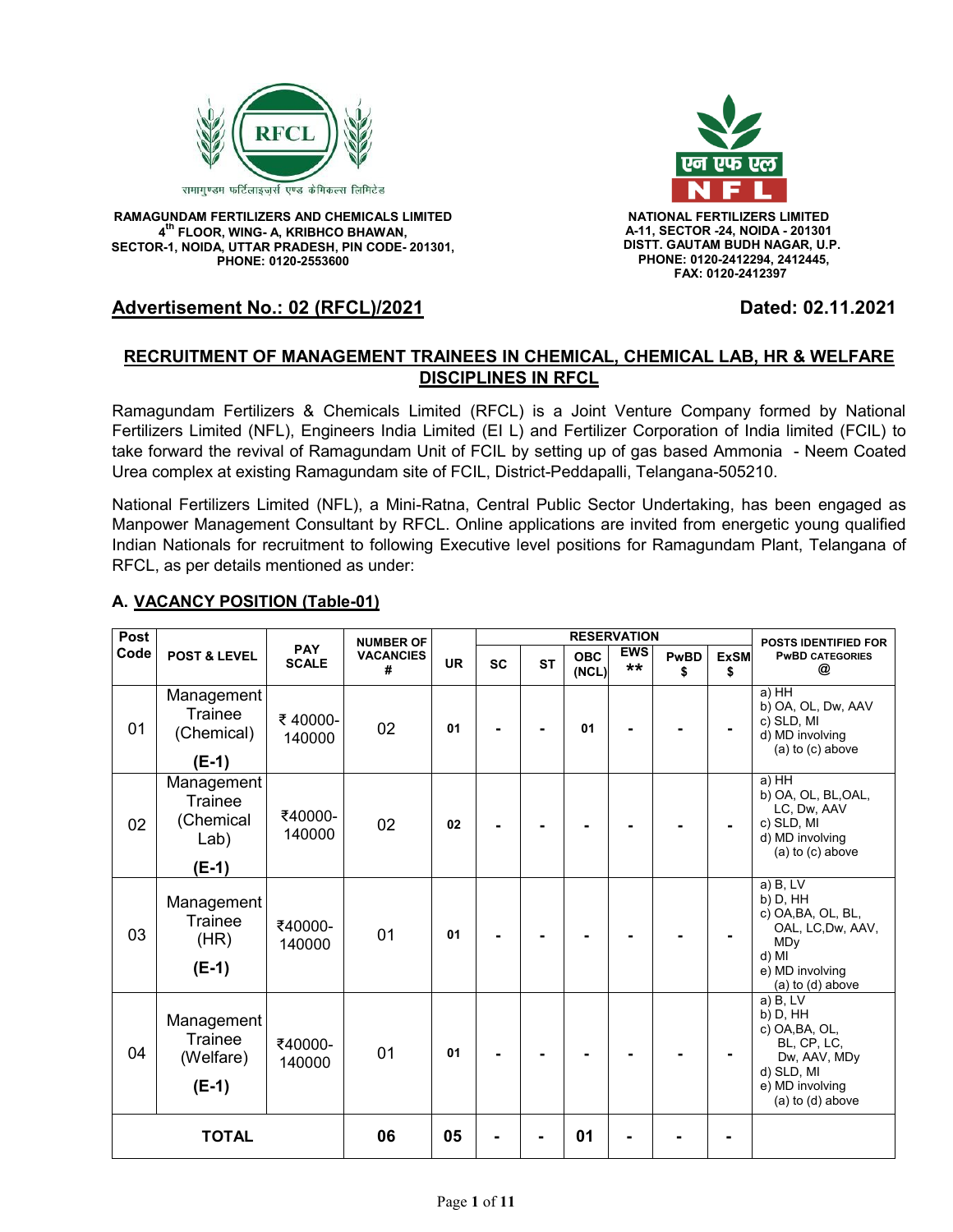#### *Abbreviations:*

*''UR' - Unreserved; 'SC' - Scheduled Caste; 'ST' - Scheduled Tribe; 'OBC (NCL)' - Other Backward Classes (Non-Creamy Layer); 'EWS'- Economically Weaker Section; 'ExSM' - Ex Serviceman; 'PwBD' - Persons with Benchmark Disabilities; B-Blind, LV-Low Vision, D-Deaf, HH- Hard of Hearing, OA-One Arm, OL-One Leg, BA-Both Arms, BL-Both Leg, OAL-One Arm and One Leg, BLOA-Both Leg & One Arm, BLA-Both Legs Arms, CP-Cerebral Palsy, LC-Leprosy Cured, Dw-Dwarfism, AAV-Acid Attack Victims, MDy- Muscular Dystrophy, ASD- Autism Spectrum Disorder (M- Mild, MoD- Moderate), ID-Intellectual Disability, SLD- Specific Learning Disability, MI- Mental Illness, MD-Multiple Disabilities, HR-Human Resource.*

- *# The number of vacancies are tentative and may increase or decrease at the discretion of RFCL and in compliance of the Presidential Directives on reservation at the time of appointment. Accordingly, RFCL reserves the right to cancel/restrict/enlarge/modify/alter the requirements advertised, if need so arises, without any further notice or assigning any*  reason therefor. RFCL also reserves the right to raise/ relax the minimum eligibility standards and to fill/ not to fill all or any of *the above positions. In addition to the notified vacancies a panel of candidates shall also be created for unforeseen*  vacancies, including but not limited to vacancies caused by cessation of service of selected candidates, arising within one *year from date of empanelment. Posts shall be filled according to reservation position. Accordingly, SC/ST/OBC/EWS/PwBD/ExSM category candidates are encouraged to apply.*
- *\*\* EWS vacancies are tentative and subject to further directives of Government of India and outcome of any litigation pending in any court. Whenever in any recruitment year any vacancy earmarked for EWS cannot be filled due to non-availability of a suitable candidate belonging to EWS, such vacancy for that particular recruitment year shall not be carried forward to the next recruitment year as backlog. The appointment against vacancies reserved for EWS category candidates shall be provisional and subject to the Income and Asset certificate to be verified through the proper channels and if the verification reveals that the claim to belong to EWS is fake/false the services of the concerned persons will be terminated forthwith without assigning any further reasons and without prejudice to such further action as may be taken under the provisions of the Indian Penal Code for production of fake/false certificate. The Income and Asset Certificate issued by any one of the authorities mentioned in the prescribed format as given on our website shall only be accepted as proof of candidate's claim as belonging to EWS.*
- *\$ PwBD and ExSM reservation is applied on horizontal inter-locking basis in either of UR/SC/ST/OBC vacancies. Refer to Clause No. E.6 of this advertisement.*
- *@ The PwBD categories identified for above posts are as per Gazette Notification dated 07.01.2021 issued by MINISTRY OF SOCIAL JUSTICE AND EMPOWERMENT [Department of Empowerment of Persons with Disabilities (Divyangjan)], Govt of India. Please refer to Clause No. E.7 of this advertisement in this regard also. Please refer to Clause No. E.7 of this advertisement in this regard also.*

# **B. CUT OFF DATE FOR ELIGIBILITY CRITERIA**

The cut-off date for determining eligibility criteria in respect of age, minimum educational qualification, Experience etc. shall be **30.09.2021** and will remain unchanged irrespective of any reason whatsoever.

## **C. AGE, QUALIFICATION, ELIGIBILITY CRITERIA (Table-02)**

The columns (i -iv) mentioned in the table under this clause be read with Clause Nos. C.1 - C.10 mentioned subsequently.

| <b>Post</b><br>Code | <b>Post</b><br><b>Name</b>                           | Age Limit as on Cut Off Date             | <b>Minimum Educational Qualification</b>                                                                                                                                                                                                          |
|---------------------|------------------------------------------------------|------------------------------------------|---------------------------------------------------------------------------------------------------------------------------------------------------------------------------------------------------------------------------------------------------|
| (i)                 | (ii)                                                 | (iii)                                    | (iv)                                                                                                                                                                                                                                              |
| 01                  | <b>Management Trainee</b><br>(Chemical)<br>$(E-1)$   | Minimum - 18 years<br>Maximum - 27 years | Engineering<br>Full<br>regular<br>Degree<br>time<br>(B.Tech./B.E./B.Sc. Engg.) in Chemical<br>Engineering or Chemical Technology from<br>recognized Institute with minimum 60% marks.<br><b>OR</b><br>AMIE in Chemical Engineering                |
| 02                  | <b>Management Trainee</b><br>(Chemical Lab)<br>(E-1) | Minimum - 18 years<br>Maximum - 27 years | Full time regular M.Sc (Chemistry)<br>with<br>minimum 60% marks.                                                                                                                                                                                  |
| 03                  | <b>Management Trainee</b><br>(HR)<br>$(E-1)$         | Minimum - 18 years<br>Maximum 29 years   | Minimum 60% marks in 02 years full time<br>MBA/PG Degree or Diploma, from Universities/<br>Institutes recognized by UGC/AICTE, with<br>specialization in Personnel Management &<br>Industrial Relations<br>/ Human<br>Resource<br>Management/ HR. |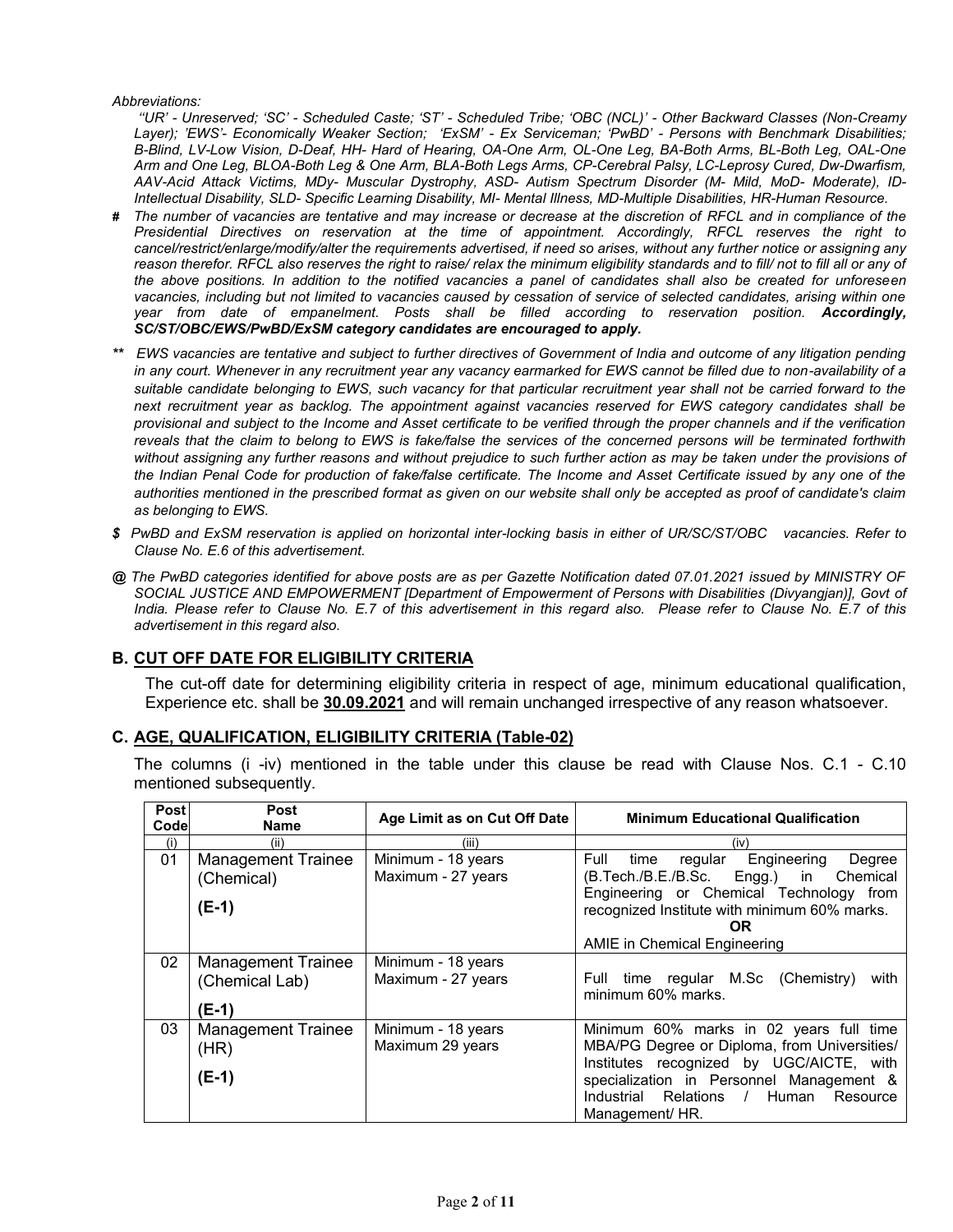| <b>Post</b><br>Code | <b>Post</b><br>Name       | Age Limit as on Cut Off Date | <b>Minimum Educational Qualification</b>                                                                                                                                                                                                                                                                                                                                                                                                                                      |
|---------------------|---------------------------|------------------------------|-------------------------------------------------------------------------------------------------------------------------------------------------------------------------------------------------------------------------------------------------------------------------------------------------------------------------------------------------------------------------------------------------------------------------------------------------------------------------------|
| (i)                 | (ii)                      | (iii)                        | (iv)                                                                                                                                                                                                                                                                                                                                                                                                                                                                          |
| 04                  | <b>Management Trainee</b> | Minimum - 18 years           | in<br>Full<br>time<br>regular<br>Degree                                                                                                                                                                                                                                                                                                                                                                                                                                       |
|                     | (Welfare)                 | Maximum - 29 years           | Arts/Science/Commerce or in Law of any                                                                                                                                                                                                                                                                                                                                                                                                                                        |
|                     |                           |                              | University                                                                                                                                                                                                                                                                                                                                                                                                                                                                    |
|                     | $(E-1)$                   |                              | With                                                                                                                                                                                                                                                                                                                                                                                                                                                                          |
|                     |                           |                              | A Full time regular Post Graduate Degree or<br>Diploma with minimum 60% marks covering<br>Labour Legislations with case law, Industrial<br>relations, Personnel Management, Human<br>Resource Management and other<br>allied<br>subjects with Labour Welfare as a Special<br>subject, of not less than two years duration<br>conducted by a University of the State of<br>Telangana or recognised by the Government of<br>Andhra Pradesh.                                     |
|                     |                           |                              | One year Post Graduate Diploma Course in<br>Industrial<br><b>Relations</b><br>and<br>Personnel<br>Management with minimum<br>60%<br>marks<br>awarded by the Osmania University, Hyderabad<br>upto the academic year 1991-92 shall be<br>treated<br>recognised<br>and<br>equivalent<br>as<br>qualification to the Diploma in Industrial<br>Relations and Personnel Management covering<br>Labour Welfare.<br>Candidates must possess adequate knowledge<br>of Telugu Language. |

- 1. Maximum age mentioned on the above table is for 'UR' category. Relaxations to SC/ST/OBC/PwBD/ExSM in age criteria are mentioned in Clause Nos. E.12 - E.18 of this advertisement.
- 2. Prescribed Qualification should be on full time regular basis with minimum 60% marks (50% for SC/ST/PwBD, if considered against reserved positions) from University/Institute recognized by UGC/AICTE/State Technical Board/ appropriate Indian Statutory Authorities. These qualifications acquired through Part-Time/ Correspondence/ Distance Learning/ Online/ Evening Classes mode shall render the candidate ineligible. However, departmental candidates, who have acquired degree/diploma through correspondence/part time course from approved/recognized institutes with prior permission of the Management during their employment in RFCL, will be eligible to apply. The term "departmental candidates" means those candidates who are currently working with RFCL as permanent employees and not wards of RFCL employees.
- 3. For the post of MT (HR), candidates possessing dual degree MBA/ PG Degree/Diploma, the qualification should be with major specialization in HR and the candidate will have to provide a certificate indicating major specialization in HR.
- 4. Minimum percentage of marks in the minimum educational qualification as indicated above shall be aggregate of all semesters/years and irrespective of the weightage given to any particular semester/year by the Institute/University.
- 5. Candidates possessing higher technical/ professional qualifications in the relevant field/ discipline will also be considered eligible for the post applied provided they mandatorily possess Minimum Educational Qualification (Column iv of Table-02) as mentioned above.
- 6. No claim of possession of equivalent educational qualification(s) to the advertised educational qualification would be entertained and decision of NFL/RFCL in this regard would be final and binding.
- 7. Wherever CGPA/OGPA or letter grade in a degree is awarded; equivalent percentage of marks should be indicated in the application form as per norms adopted by the University/Institute. Where no norms have been specified, the CGPA/OGPA will be presumed to have been provided on a 10 point scale. Candidates having CGPA/OGPA or letter grade in a degree, however, shall invariably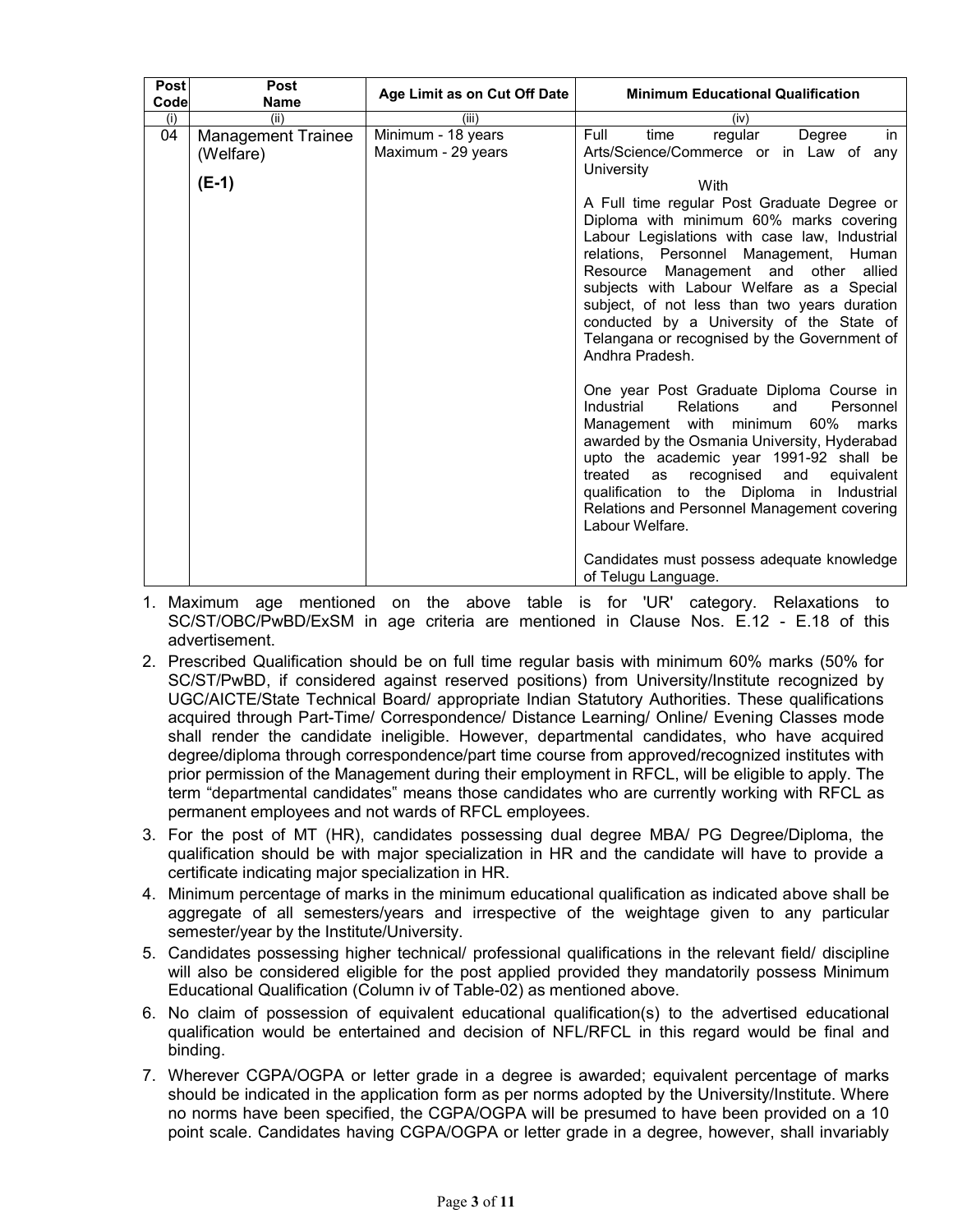produce a copy of these conversion norms/no norms with respect to his/her University/Institute at the time of document verification.

- 8. Candidates possessing PG Degree/Diploma not mentioning the area of specialization will have to produce certificate of specialization in the relevant field in qualifying subject, from its University/Institute failing which he/she may not be allowed to attend the personal interview. It may be noted that it shall be responsibility of the candidate to verify and substantiate his claim of having requisite specialization in the advertised qualifying subject and no queries/correspondence shall be entertained in this regard at the time of interview/ document verification.
- 9. Only those candidates who have completed the minimum required educational qualification as mentioned in the Column iv of Table-02 above and whose final year results have been declared as on cutoff date are eligible to apply. It may be noted that candidates would be required to upload final year mark sheet/degree completion certificate at the time of online application and to produce at the time of document verification failing which their candidature shall not be considered. Accordingly, candidates, who are studying in final year and his/her result is awaited as on cutoff date, will not be entertained.
- 10. In case of any dispute arising about admissibility of any particular qualification the decision of NFL Management shall be final and binding on the applicants.

# **D. NON-REFUNDABLE APPLICATION FEE.**

General, OBC and EWS category candidates are required to pay Non - refundable application fee through online transfer mode only as detailed below at the time of submission of online application form:

| SI.<br>No. | Pay Scale   Post<br>Code |                                                                    | Amount (in₹)            |
|------------|--------------------------|--------------------------------------------------------------------|-------------------------|
| 01         | $F-1$                    | Management Trainee (Chemical)<br>Management Trainee (Chemical Lab) | ₹ 700/- plus applicable |
|            |                          | Management Trainee (HR)<br>Management Trainee (Welfare)            | <b>Bank Charges.</b>    |

No other mode of payment of application fee would be accepted. Application fee once paid will not be refunded under any circumstances. Candidates are, therefore, advised to verify their eligibility before payment of application fee. SC/ST/PwBD/ExSM/Departmental category candidates are not required to pay any application fee. **It may also be noted that NFL/RFCL does not seek any other charges/fees except the above mentioned application fee.**

## **E. RESERVATION/ CONCESSIONS/ RELAXATIONS.**

- 1. Reservation of Posts for SC/ST/OBC(NCL)/EWS/PwBD categories candidates and relaxation thereof categories will be in terms of number indicated against each category as above.
- 2. Category {General/SC/ST/OBC/EWS/PwBD} once submitted will not be changed and no benefit of other category will be admissible later on. Blank proforma of certificates for SC/ST/OBC/EWS/PwBD is available under the head "Careers" on www.nationalfertilizers.com for convenience of the candidates.
- 3. SC/ST/OBC/EWS candidates can be considered under general standards of merit against the Un-reserved posts provided no relaxation in age, qualification etc. is availed of/extended to them.
- 4. For claiming relaxation, the reserved category candidates should submit copy of Caste Certificate, in the Proforma prescribed by Govt. of India, issued by the Competent Authority, alongwith application form. If the certificate has been issued in a language other than English/Rajbhasha (Hindi), the candidates should submit a self- certified translated copy of the same either in English or Rajbhasha (Hindi).
- 5. Only those communities that are mentioned in the common list of OBC notified by Government of India shall be treated as OBC for the purpose of reservation for employment. Relevant list can be viewed at http://www.ncbc.nic.in. Accordingly, for claiming the benefit of OBC (NCL) category on the cutoff date, the candidate shall submit & subsequently produce his latest caste certificate in the proforma prescribed by Government of India, as contained in DoPT Memo No.36036/2/2013- Estt/(Res.) dated 30.05.2014 from a Competent Authority. Such certificate should specifically state that the candidate does not belong to the persons/sections (creamy layer) as mentioned in column 3 of the schedule to the Department of Personnel & Training, Government of India OM No.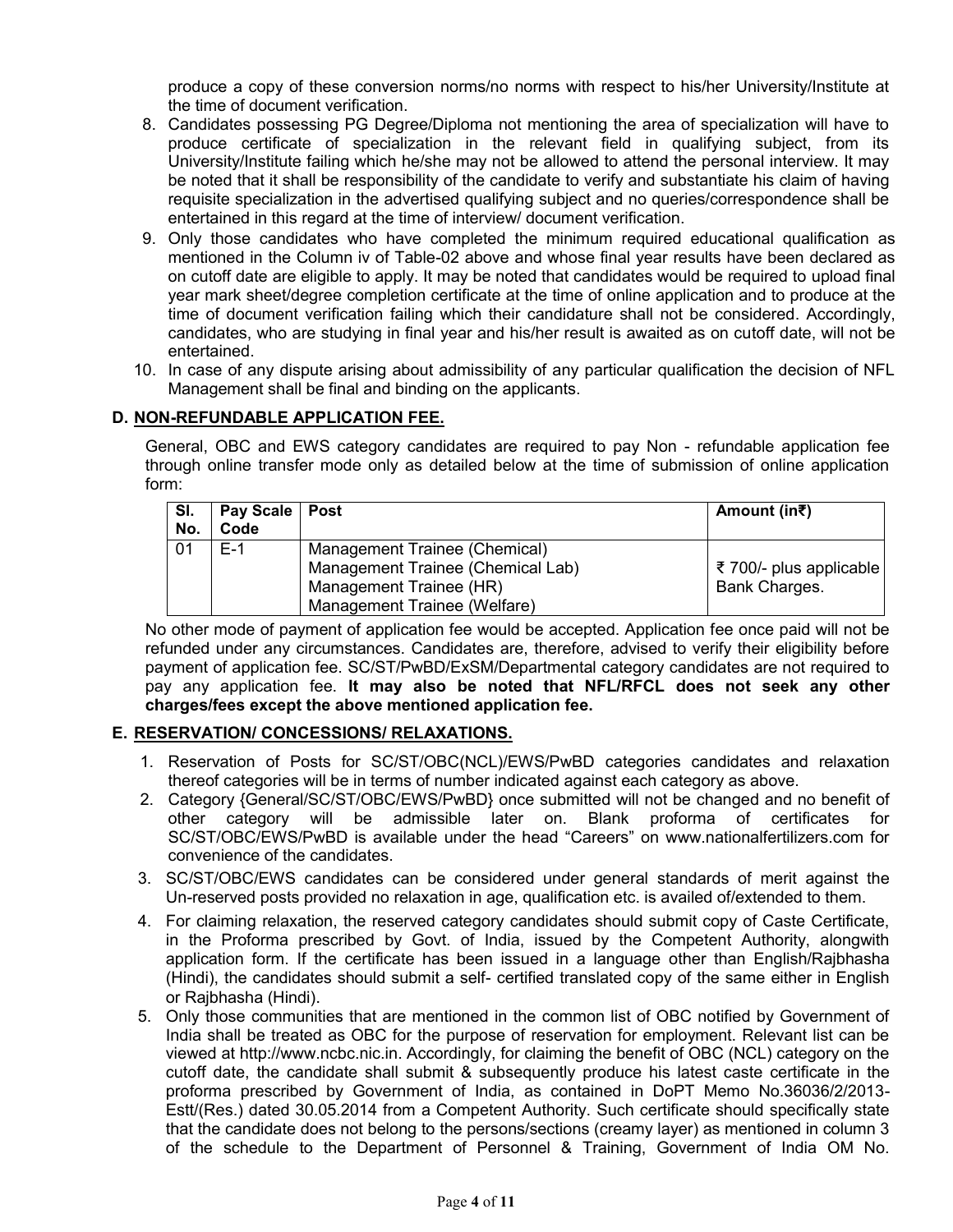36012/22/93-Estt.(SCT) dated 08.09.1993 and modifications issued vide OM No. 36033/1/2013- Estt.(Res.) dated 13.09.2017.Further the OBC (NCL) candidates will have to give a self-declaration, at the time of documents verification indicating that they belong to OBC (NCL).

- 6. Candidates belonging to OBC category and falling in creamy layer are not entitled to OBC reservation benefits. Such OBC candidates shall be treated as Un-reserved candidates. Accordingly such candidates may choose to apply for the advertised positions provided they meet the age criteria applicable to "UR" candidates and indicate their category as "UR".
- 7. Age Relaxation in age limit by 05 (five) years for ExSM and Commissioned Officers (including ECO"s/ SSCO"s) will be subject to rendering of minimum 05 years military service and fulfillment of other conditions as per Government of India guidelines.
- 8. Candidates belonging to PwBD category shall be considered only against the identified positions. Under section 34 of "The Rights of Persons with Disabilities Act, 2016", persons with benchmark disabilities are eligible for reservation. The reserved categories of disabilities mentioned under this Act are namely (a) Blindness and low vision; (b) deaf and hard of hearing; (c) locomotor disability including cerebral palsy. leprosy cured, dwarfism, acid attack victims and muscular dystrophy; (d) autism, intellectual disability, specific learning disability and mental illness; (e) multiple disabilities from amongst persons under clauses (a) to (d) including deaf-blindness in the posts identified for each disabilities. It may be noted that definition of the above specified disabilities will be as per "THE RIGHTS OF PERSONS WITH DISABILITIES ACT, 2016".

Section 2(r) of The Rights of Persons with Disabilities Act 2016 defines "person with benchmark disability" means a person with not less than 40% of a specified disability where specified disability has not been defined in measurable terms and includes a person with disability where specified disability has been defined in measurable terms as certified by the certifying authority.

Accordingly, a person with a specified disability listed in the schedule but not covered under Section 34(1), if certified by a certifying officer as a person with disability of 40% or above, in terms of provisions 7 of the Rights of Persons with Disabilities Act, 2016 shall be allowed concessions/relaxations available to PwBDs as mentioned in this advertisement and will be considered against unreserved vacancies. Further, those candidates, who want to avail of benefit of reservation, are required to submit a Disability Certificate issued by Competent Authority as per the Rights of Persons with Disabilities Rules, 2017, failing which their candidature as PwBD candidates will not be considered. If the certificate has been issued in a language other than English/Rajbhasha (Hindi), the candidates should submit a self- certified translated copy of the same either in English or Rajbhasha (Hindi).

- 9. Persons with Benchmark Disabilities must be capable of performing the task assigned to them/ take instructions using suitable aids and appliances.
- 10. Prescribed reservations for PwBD and/or ExSM/Dependent of those killed or disabled in action will be applied on horizontal inter-locking reservation system basis as per Government of India guidelines. Candidates belonging to PwBD category shall be considered only against the identified positions.
- 11. SC/ST/PwBD/ExSM/Departmental candidates are exempted from payment of application fee.
- 12. Relaxation to ExSM/Dependent of those killed or disabled in action will be allowed as per Government of India guidelines.
- 13. Relaxation in maximum age will be allowed upto 05 (five) years for SC/ST and 03 (three) years for OBC (NCL) candidates considered against reserved positions.
- 14. "General" PwBD candidates will be allowed age-relaxation upto 10 years, upto 15 years for "SC/ST" PwBD and upto 13 years for "OBC (NCL)" PwBD candidates, if considered against reserved positions.
- 15. Upper age limit is relaxed by 05 (five) years for the candidates who had ordinarily been domiciled in the state of Jammu & Kashmir from 01.01.1980 to 31.12.1989.
- 16. For Departmental candidates, upper age limit will be 40 yrs for UR, 45 yrs for SC/ST and 43 yrs for OBC candidates.
- 17. Age relaxation equivalent to the period of apprenticeship training shall be allowed to those candidates who have/had successfully completed apprenticeship training under Apprentices Act, 1961/ Apprentices (Amendment) Act, 1973 in the relevant trade /discipline in RFCL.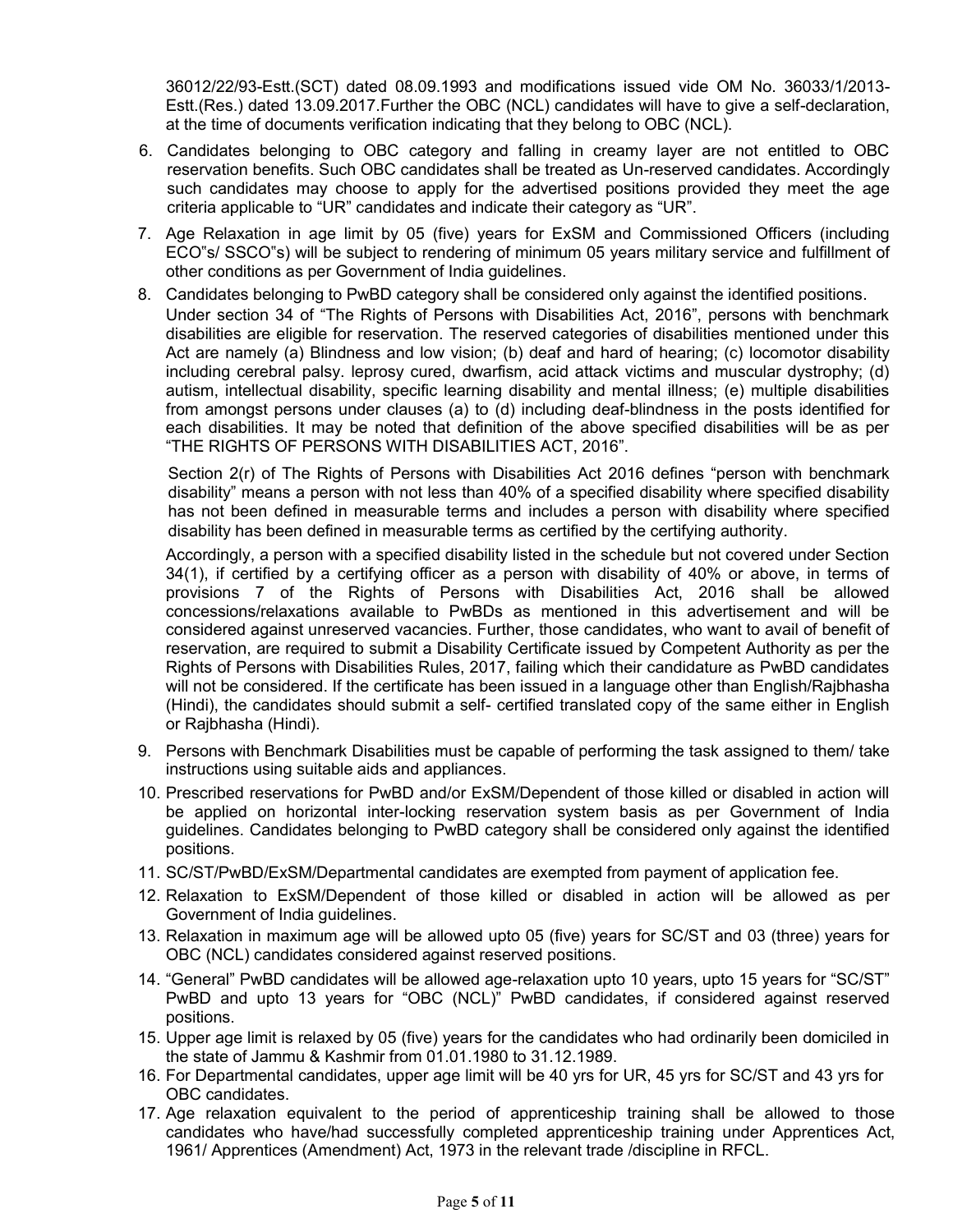- 18. The maximum age of the applicant, after giving relaxations under Clause No. E.12 to E.17 above (standalone or in combination thereof), should not exceed 56 years as on cutoff date.
- 19. **GUIDELINES FOR PERSONS WITH BENCHMARK DISABILITIES USING A SCRIBE/ READER:** The facility of Scribe/Reader should be allowed to any person who has disability of 40% or more if so desired by the person. In all such cases where a scribe/reader is used, the following rules will apply:
	- a) Candidates eligible for and who wish to use the services of a scribe/reader in the examination should invariably carefully indicate the same in the online application form. Any subsequent request will not be entertained;
	- b) The candidate will have to arrange his / her own scribe/ reader at his/her own cost;
	- c) A Compensatory time of twenty minutes per hour or otherwise advised shall be permitted for the candidates who are allowed use of scribe/reader. All the candidates with benchmark disability not availing the facility of scribe may be allowed compensatory time of 40 minutes for the 02 hours test duration. Only candidates registered for compensatory time will be allowed such concessions since compensatory time given to candidates shall be system based, it shall not be possible for the test conducting agency to allow such time if he / she is not registered for the same. Candidates not registered for compensatory time shall not be allowed such concessions.

## **F. SELECTION METHODOLOGY**

## **1. HOW TO APPLY**

- 1.1. Before applying, candidates are advised to peruse the advertisement carefully and should ensure that they fulfill all the eligibility criteria. Their eligibility will be provisional and will be verified only in case they are shortlisted for selection.
- 1.2. Eligible and interested candidates are required to **apply online from 03.11.2021 upto 23.11.2021 upto 5:30 PM** on NFL's website: www.nationalfertilizers.com  $\rightarrow$  Careers  $\rightarrow$  Recruitment in RFCL  $\rightarrow$ Recruitment of Management Trainees in Chemical, Chemical Lab, HR and Welfare Disciplines in RFCL -2021. No other mode of application including manual/paper shall be accepted / entertained.
- 1.3. **Only one application per candidate for a particular post is allowed. The details in online Application Form can be edited / modified before submission of application fee or final submission of online Form and details once finally submitted cannot be changed under any circumstances. Hence, candidates are strictly advised to ensure that they have filled in the correct particulars & details in online Application Form before final submission. It should be noted that false declaration shall render the candidate ineligible from this recruitment process.**
- 1.4. Incomplete online Applications shall be summarily rejected.
- 1.5. Candidates must possess Valid E-Mail ID which should remain valid for at least one & a half year.
- **1.6. Candidates shall be required to upload following documents at the time applying online and are advised to keep the same handy:**

| <b>SI</b><br><b>No</b> | <b>Particulars</b>                                                                                       | Documents to be uploaded                                                                                                                                                                                                                                                                                                                                         | <b>Maximum Size of</b><br>file/ Type of file |
|------------------------|----------------------------------------------------------------------------------------------------------|------------------------------------------------------------------------------------------------------------------------------------------------------------------------------------------------------------------------------------------------------------------------------------------------------------------------------------------------------------------|----------------------------------------------|
| 1 <sub>1</sub>         | Date of Birth Proof                                                                                      | 10 <sup>th</sup> / Matriculation Certificate                                                                                                                                                                                                                                                                                                                     | 200kb in PDF                                 |
| 2.                     | <b>Educational Qualification Proof</b>                                                                   | Mark sheets and Degree Certificates (Matric<br>highest level<br>for<br>onwards upto<br>all<br>semesters/years).<br>Documentary<br>proof/<br>certificate from the Institute/ University (as per<br>adopted by University/ Institute)<br>norms<br>indicating equivalent percentage of marks<br>secured in case degree is awarded in CGPA/<br>OGPA or letter grade. | 200kb in PDF                                 |
| 3 <sub>1</sub>         | Certificate<br>with<br>Experience<br>date of joining and relieving<br>Present Employment<br>and<br>Proof | Certificate issued by Employer(s), if any, for<br>past or present employment / Offer of<br>appointment and pay slip of the cut Off Month<br>as present employment proof.                                                                                                                                                                                         | 200kb in PDF                                 |
| $\mathbf{4}$ .         | For Caste/Tribe Certificate<br>[for SC/ ST/ OBC (NCL)]                                                   | Caste Certificate in the prescribed format.<br>OBC (Non Creamy Layer) category candidates<br>are required to submit latest caste certificate<br>from Competent Authority.                                                                                                                                                                                        | 200kb in PDF                                 |
| 5.                     | <b>EWS Certificate</b>                                                                                   | EWS category candidates are required to<br>latest category certificate<br>submit<br>from<br>Competent Authority.                                                                                                                                                                                                                                                 | 200kb in PDF                                 |
| 6.                     | For Differently abled/ PwBD<br>candidates                                                                | Medical Certificate in the prescribed format.                                                                                                                                                                                                                                                                                                                    | 200kb in PDF                                 |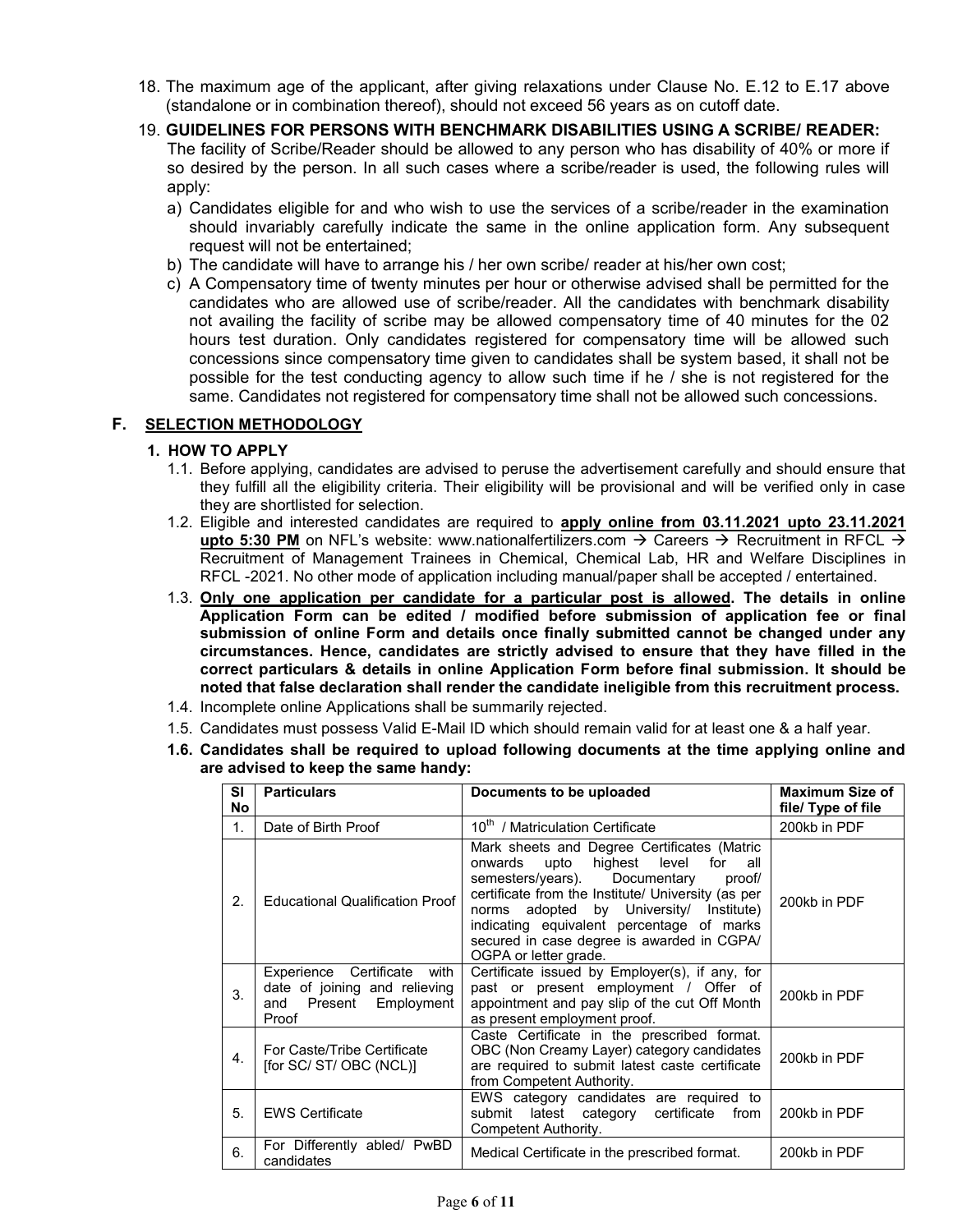| <b>SI</b><br>No | <b>Particulars</b>                                        | Documents to be uploaded                                                                                                                                        | <b>Maximum Size of</b><br>file/ Type of file |
|-----------------|-----------------------------------------------------------|-----------------------------------------------------------------------------------------------------------------------------------------------------------------|----------------------------------------------|
| 7.              | <b>ExSM Certificate</b>                                   | Proof of ExSM in prescribed format                                                                                                                              | 200kb in PDF                                 |
| 8.              | Domiciled<br>J&K L<br>between<br>01.01.1980 to 31.12.1989 | Proof of being J&K Domiciled<br>between<br>01.01.1980 to 31.12.1989                                                                                             | 200kb in PDF                                 |
| 9.              | <b>Identity Proof</b>                                     | Photo<br>AADHAAR/PAN/Passport/Election<br>Identity Card/ Identity Card issued<br>by<br>Govt./PSU/Passbook of any Nationalized Bank<br>with attested photograph. | 200kb in PDF                                 |
| 10.             | Photograph                                                | Latest Passport size Photo                                                                                                                                      | 50 Kb in jpg or<br>jpeg                      |
| 11              | Signature                                                 | Photograph of Signature in digital format                                                                                                                       | 20 Kb in jpg or<br>jpeg                      |

- 1.7. Online registration involves following steps:
	- a) Visit www.nationalfertilizers.com  $\rightarrow$  Careers  $\rightarrow$  Recruitment in RFCL $\rightarrow$  Recruitment of Management Trainees in Chemical, Chemical Lab, HR and Welfare Disciplines in RFCL - 2021. Read the Advertisement carefully to be sure about your eligibility.
	- b) Apply Online by taking following steps:
		- Click on the link "Apply Online".
		- Fill up all the required fields.
		- Ensure the information provided is correct and then submit.
		- Making Payment- Click on "Make payment" which will take you to Payment Gateway, which has been authorized to collect the application fee /processing charges on behalf of NFL.
	- c) Take print out of the Online Application Form finally submitted and retain for future reference.
- 1.8. Once the payment is made, candidates should download and retain a photocopy of their e-receipt and Online Application Form finally submitted as they would be asked to produce them for reference to produce it at the document verification or at any stage of selection process.
- 1.9. Fee once paid will not be refunded under any circumstances. Failed Transaction amount will be automatically refunded to same A/c from which payment was originally made, within 15 working days.
- 1.10. Candidates should strictly ensure timely payment of application fee and/or submission of their online applications well before the stipulated last date of submission to avoid last minute rush.
- 1.11. All correspondence with candidates shall be done only on their registered e-mail ID provided by candidate. All information regarding examination schedule/admit card etc. shall be provided through email and / or by uploading on NFL website.
- 1.12. NFL will not be responsible for any loss of email sent, due to invalid/wrong email ID provided by the candidate or for delay/non receipt of information if a candidate fails to access his/her mail/website in time.
- 1.13. Candidates are not required to send any document to NFL.

#### **2. ONLINE EXAMINATION**

- 2.1. It should be noted that candidature of all the applicants would be provisional based on information furnished by candidate in his/her online application and applicant would be allowed to be appear in online examination on the presumption that they meet the eligibility criteria for the post which they have applied for. Their candidature would, however, be subject to meeting of advertised eligibility criteria and verification of certificates & testimonials etc. at the time of document verification, as & when called for.
- 2.2. Candidates will be required to appear for **computer based online objective type test**, on the day, date, time & venue as mentioned in the **Admit card**, which shall tentatively be issued well in time before the date of Online Exam. The candidates will be allowed to appear in Online Test only if they possess the valid Admit Card indicating roll number, name & address of the allocated test centre and guidelines for the online test. Admit Card in respect of such eligible & provisionally shortlisted candidates will be made available on the www.nationalfertilizers.com  $\rightarrow$  Careers  $\rightarrow$  Recruitment in RFCL  $\rightarrow$  Recruitment of Management Trainees in Chemical, Chemical Lab, HR and Welfare Disciplines in RFCL -2021 and such candidates will also be intimated for the same through SMS on their mobile number & through email on their E-Mail ID as mentioned in their online application form. Candidates have to download their Admit Card from the website for appearing in online test. Admit Cards will not be sent by post. NFL will not be responsible for any delay or non-delivery of intimation sent electronically through SMS or e-mail, as the case may be or inactiveness of e-mail account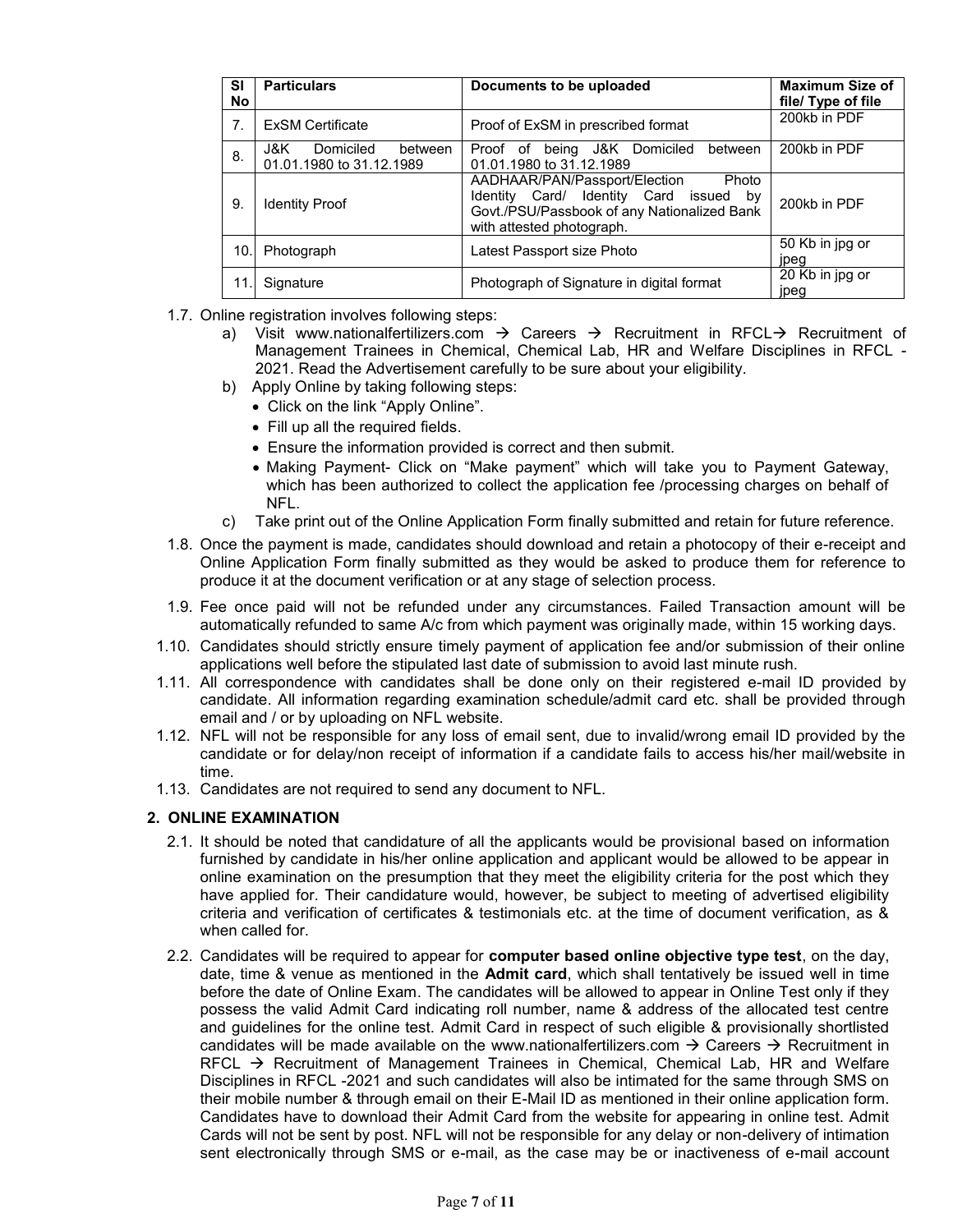submitted by the candidate during online registration. No other communication will be sent to such candidates for this purpose. Hence, candidates are advised to regularly checking their e-mail account (including junk mailbox/spam folder) for any communication from NFL. Responsibility of receiving, downloading and printing of admit card/any other information shall be of the candidate. **The tentative centres for online exam shall be at Jammu/Kashmir, Chandigarh, Delhi & NCR, Bhopal, Hyderabad, Mumbai, Chennai, Jaipur, Ahmedabad, Bhubaneshwar, Ranchi, Bengaluru, Kochi, Amaravati (Andhra Pradesh), Peddapalli, Karim Nagar, Ramagundam, Mancherial, Guwahati, Kolkata, Patna, Gwalior, Raipur and Lucknow.** Candidates would be required to select two preferences of above-mentioned cities for giving their online examination. However, NFL will not be bounded to allocate centre in the preferred city(ies) as indicated by the candidates in their online application form. No request for change of examination centre will be entertained after final submission of online application form. NFL reserves the right to cancel or add any centre depending upon the response of candidates in that area/centre and Candidates have to make their own arrangement for travelling, lodging and boarding for appearing in online test and no TA will be paid in this regard.

- 2.3. The online test for the above mentioned posts will be held on the same day unless it is not possible to conduct the same due to any unforeseen or technical reasons. In case of any mishappening or delay or rescheduling the online test for either of the posts at any or all of the test centres, candidates would be communicated fresh date of online test and no queries will be entertained in this regard. In the event of rescheduling of test or change of any test centre due to unforeseen or technical reasons, candidates would have to make their own arrangement to attend the online test and NFL shall not be held liable for such delay/rescheduling of online test and no TA will be paid for appearing in the online test on this account also.
- 2.4. The online test will have two parts, Discipline related and Aptitude related. Medium of Test will be in Rajbhasha (Hindi) and English. Duration of test will be 02 hours (120 minutes). The total number of questions will be 150, of one mark each, out of which 100 questions would be from mix of course curriculum of qualifying Course/ minimum educational qualification and 50 questions from General English, Quantitative Aptitude, Reasoning & General Knowledge / Awareness. There will be no negative marking for wrong answer. The examination level of the domain subject will be of minimum prescribed educational qualification, as applicable for each post.
- 2.5. The date of online test shall be communicated to the candidates through admit card to be downloaded from NFL website www.nationalfertilizers.com  $\rightarrow$  Careers  $\rightarrow$  Recruitment in RFCL  $\rightarrow$ Recruitment of Management Trainees in Chemical, Chemical Lab, HR and Welfare Disciplines in RFCL -2021. No request for change in examination date would be entertained.
- 2.6. Mere issuance of Admit card shall not imply acceptance of candidature. Candidature of a registered candidate is liable to be rejected at any stage of recruitment process or even after joining, if any information provided by the candidate is found to be false or not in conformity with the eligibility criteria at any stage.

#### **3. SELECTION PROCEDURE**

#### **(i) PERSONAL INTERVIEW**

- a. Based on the performance of the candidates in the online test, eligible candidates will be provisionally called for personal interview tentatively in the ratio of 01:05 i.e. 05 eligible candidates for 01 post. Interview call letters in respect of such eligible & provisionally shortlisted candidates will be uploaded on NFL website and such candidates will also be intimated for the same through SMS on their mobile number & through email on their e-mail address as mentioned in their online application form. However, NFL will not be responsible for any delay or non-delivery of intimation sent electronically through SMS or e-mail, as the case may be. No other communication will be sent to such candidates for this purpose.
- b. It may be noted that candidates will be called for personal interview provisionally on the basis of information submitted by them in online application form and their candidature will be considered vis-à-vis eligibility criteria for the post applied for as mentioned in the advertisement. Candidates not meeting the eligibility criteria or not in possession of complete requisite documents will not be allowed to attend the personal interview and no TA will be paid to them. Further, no queries shall be entertained in this regard.
- c. The candidates called for personal interview will be reimbursed to and fro single  $2^{nd}$  AC Class Rail (Mail/Express trains, excluding Rajdhani/ Duronto/ Shatabdi)/ Bus fare from the nearest railway station of the correspondence address mentioned in the application form to the place of interview by the shortest route on production of necessary receipts.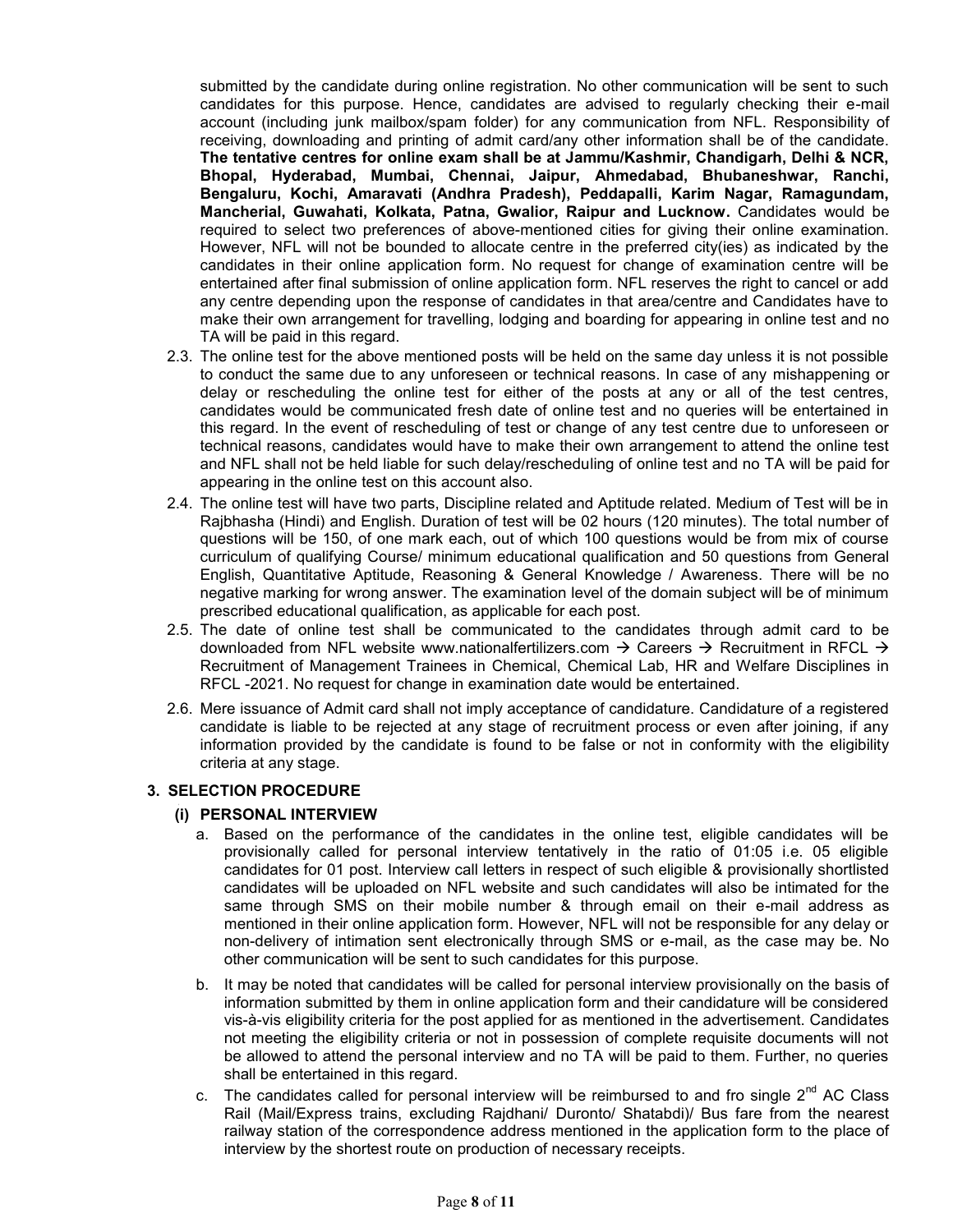#### **(ii) FINAL SELECTION:**

a. Separate merit list will be drawn for UR/SC/ST/OBC/PwBD/EWS candidates with reference to the number of available vacancies for each category. Merit list of suitable candidates shall be prepared on the basis of performance in the online test as well as personal interview, with following weightages:

| <b>S. No.</b> I | <b>Parameter</b>   | Weightage of marks obtained in each parameter |
|-----------------|--------------------|-----------------------------------------------|
|                 | <b>Online Test</b> | 80% (rounded off to 02 decimal places)        |
|                 | Personal Interview | 20% (rounded off to 02 decimal places)        |
| Total           |                    | 100%                                          |

- b. Candidates are required to qualify in the Online Test and thereafter again in the Personal Interview separately with minimum average of 50% marks in interview.
- c. In case, total marks (upto two decimals) of two or more candidates after personal interview are same, percentage of marks in the qualifying examination would be considered for drawing up merit list. In case percentage of marks (upto two decimals) are also equal in the qualifying examination, the date of birth of the candidates will be considered for preparing merit list i.e. the candidate born earlier will be considered as senior in the merit list.

## **G. PAY/ PERKS, SERVICE AGREEMENT BOND & PLACEMENT**

#### **1. PAY & PERKS**

RFCL offers one of the best pay packages in the Fertilizer industry. The selected candidates, who shall undergo minimum one year training at our various Units/Offices, will be placed in the pay scale of ₹40000 - 3% - 140000 at the Basic Pay of ₹40000 during one year training period at a CTC of Rs. 11.18 lakhs (approx.). On successful completion of training period and on clearance of minimum standards, such candidates will be considered for regularization as Officers in the pay scale of ₹40000- 3% - 140000 at a basic pay of ₹41200/-. Besides Basic Pay, candidates will also be paid Industrial Dearness Allowance, House Rent Allowance / Company Accommodation and will also be entitled for other perquisites & allowances / benefits such as Leave, Medical Facilities, Performance Related Pay, Contributory Provident Fund, Gratuity, Contributory Superannuation Benefit Fund Scheme, Group Personal Accident Insurance etc. as per Company rules in force from time to time during training / after regularization.

## **2. SERVICE AGREEMENT BOND**

Selected UR/OBC(NCL)/EWS candidates will be required to execute a service agreement bond of ₹80,000 (Rupees Eighty Thousand) and ₹20,000 (Rupees Twenty Thousand only) for candidates belonging to SC/ST/PwBD categories to serve the company for at least 3 years after successful completion of the training.

## **3. PLACEMENT**

The candidate should have sound health. Before joining, candidates will have to undergo medical examination. The selected candidates before joining will be required to get Medical Fitness Certificate from Civil Surgeon and also subject to verification of character & antecedents and Caste certificate from the concerned District Authorities. Selected candidates during training / after regularization can be posted at RFCL, Ramagundam Plant, Telangana. However, they may be posted in any Units/Offices of RFCL at any point of time at the discretion of the Management depending upon the administrative/functional requirements of Organization at any point of time. Only candidates willing to serve anywhere in India need to apply.

#### **H. IMPORTANT INSTRUCTIONS**

- 1. Only Indian Nationals are eligible to apply.
- 2. NFL will not undertake detailed scrutiny at the time of receipt of application forms of candidates for eligibility and other aspects of shortlisting and, therefore, the candidature is only provisional. Before applying, candidates are advised to go through the requirements of essential qualification, age etc. and satisfy themselves that they are eligible for the post. When scrutiny is undertaken, if any claim made in the application form is not found substantiated, the candidature of such candidates will be cancelled and decision of NFL shall be final.
- 3. No modifications are allowed after candidate submits his/her application form. If any discrepancies are found in the data/particulars furnished by the candidates in his/her application form and that of the original testimonies, the candidature of such candidates is liable to be rejected. Hence, utmost care should be taken to furnish correct details while filling their application forms.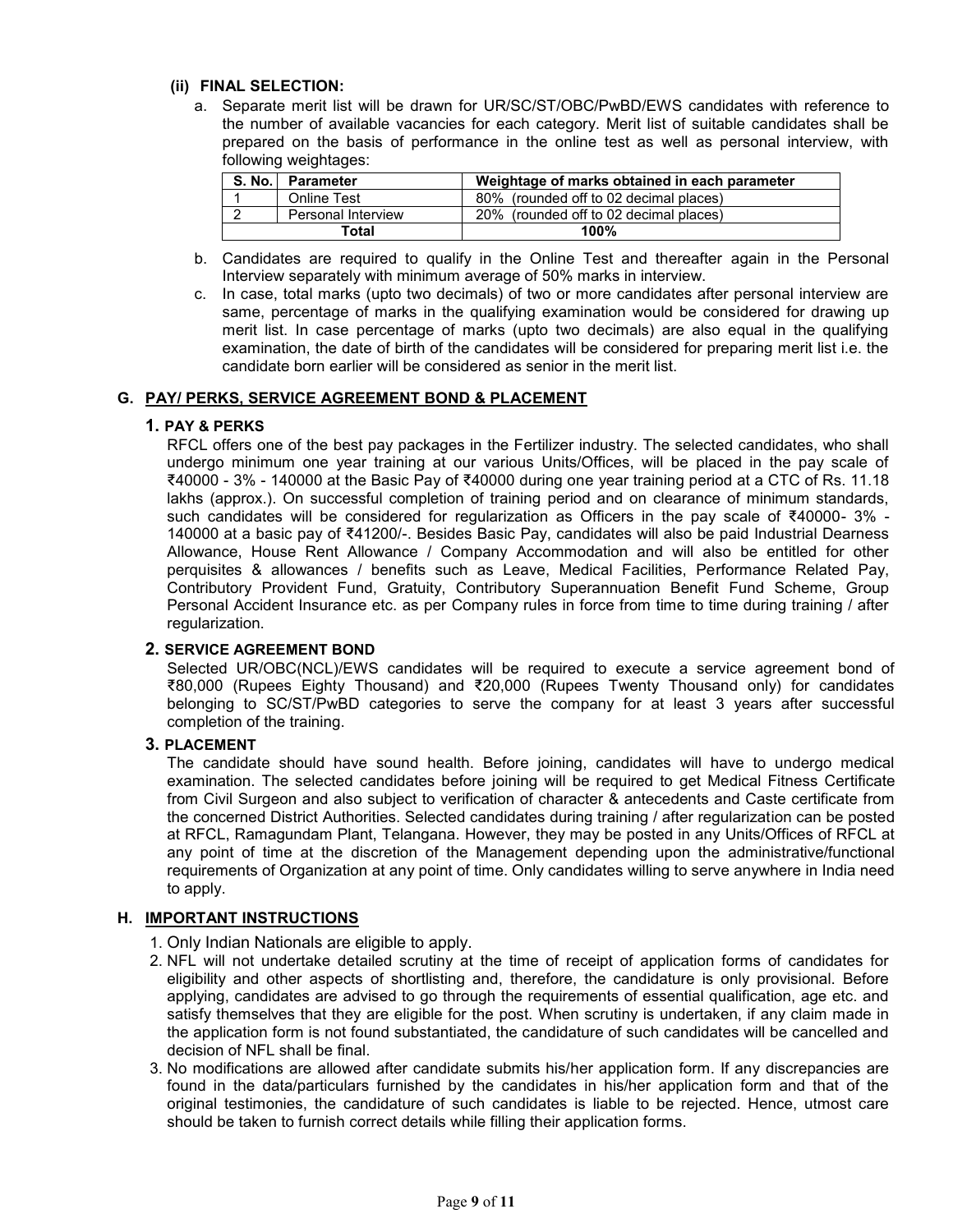- 4. While applying the candidates should mention their full name as it appears on the matriculation school certificate. Certificate issued by a Board of Secondary Education for passing Matriculation shall be the only acceptable document in support of proof of age.
- 5. Candidates employed in Central/State Government/Quasi-Government/Public Sector Undertakings/ Autonomous Bodies as on cutoff date shall be required to produce "Permission letter / No Objection Certificate" at the time of interview from their employer indicating permission from the Management for them to apply for a particular post in RFCL notified vide this advertisement. Such candidates, if offered appointment, shall be required to submit proper & unconditional "**Relieving Memo./Discharge Order/Release Order"** from their employer at the time of joining, without which they will not be allowed to join.
- 6. Candidates in online application form have to necessarily declare and provide details in case he/she has been arrested, prosecuted, kept under detention or fined, FIR filed in any Police Station, convicted by the Court of Law for any offence debarred / disqualified by any Public Service Commission from appearing in its examination or if proceedings are pending against him in any Court of Law.
- 7. Details once submitted in the online application form will be final and any request for any change including change in correspondence address/email address/mobile number/category shall not be entertained. Candidates are, therefore, advised to carefully fill up their online application.
- 8. The age limit and the minimum educational qualification are the minimum criteria and mere possession of the same by the candidate does not entitle him/her for participating in the selection process. NFL"s decision on all the matters relating to eligibility, acceptance or rejection of the application, mode of shortlisting or selection, cancellation of the selection process etc. shall be final & binding. No queries or correspondence shall be entertained in this regard.
- 9. Mere admission to the selection process does not imply that NFL/RFCL is satisfied about candidate"s eligibility. The candidates should ensure that the details mentioned in the application form are correct and are in conformity with the eligibility criteria for the post applied for, as mentioned in the advertisement. The candidature of all applicants would be provisional and subject to subsequent verification of certificates/testimonials, Caste/PwBD/ExSM etc. Candidates, if shortlisted, would be required to bring in original all certificates at the time of document verification, failing which they may not be issued offer of appointment / allowed to join.
- 10.If, at any stage of the recruitment process or subsequently, it is found, that the applicant:
	- a) has provided wrong information or submitted false documents or
	- b) has suppressed relevant information
	- c) does not meet the eligibility criteria for this recruitment or
	- d) has resorted to unfair means during selection process or
	- e) is found guilty of impersonation

He/she will be liable to be disqualified, prosecuted and debarred for all future appointments in RFCL and her/his application/appointment will be cancelled/rejected forthwith. Further such candidates shall render themselves ineligible for consideration at any stage of selection and for termination of their services at any time during employment, if recruited.

- 11.Further, RFCL/NFL reserves the right to cancel/restrict/enlarge/modify the recruitment/selection process of advertised posts without any further notice or assigning any reasons whatsoever, if need so arises. Filling up of vacancies is solely at the discretion of the Management based on suitability of candidates and no claim will arise for appointment, if some of the vacancies are not filled due to unsuitability/insufficient number of candidates.
- 12.Candidates should possess a valid email ID as the same is mandatorily required for registration for online applications. Candidates are also advised to keep the E-mail ID as well as Mobile Number, as filled-in in their online application form, active for at least one & a half year from cut-off date. No change in the E-mail ID will be allowed once submitted. All future information/communication regarding participating in the selection process shall be provided through e-mail/SMS to the candidates, found prima-facie eligible, based on the information submitted by them in their online application data. Responsibility of receiving and downloading of information/communications, etc. will be of the candidate. NFL will not be responsible for any delay in communication/inactiveness of the E-mail ID, loss of email sent due to invalid/wrong E-mail ID submitted by the candidate in online application form and no correspondence in this regard shall be entertained.